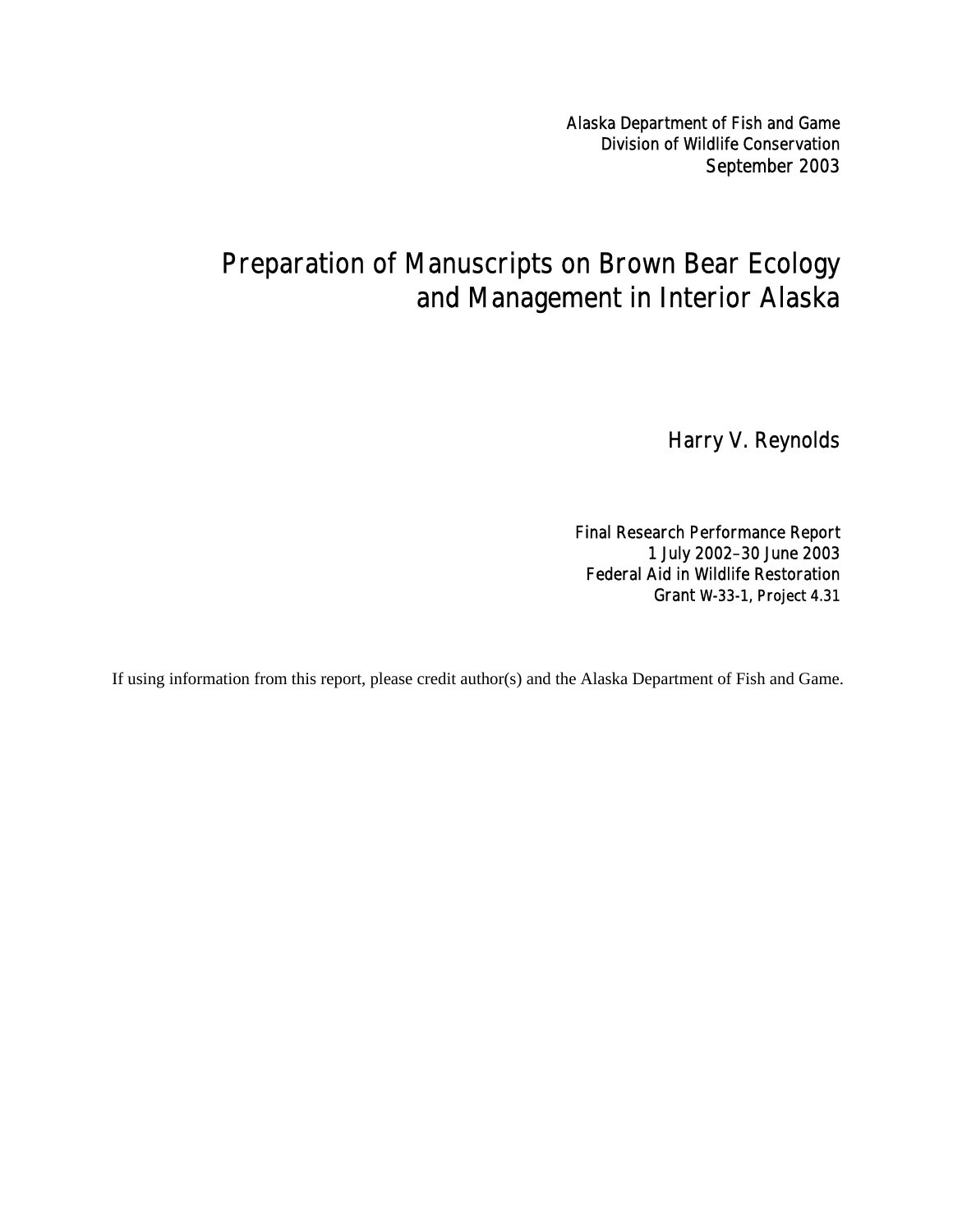# **FINAL RESEARCH REPORT PO Box 25526 PO Box 25526**

**PROJECT TITLE:** Preparation of manuscripts on brown bear ecology and management in Interior Alaska

**PRINCIPAL INVESTIGATOR:** Harry V Reynolds, III

**COOPERATORS:** Jay M Ver Hoef (ADF&G, Fairbanks, AK), Bruce McLellan (British Columbia Forest Service, CA), Jon Swenson (Agricultural University of Norway, NO), Sven Brunberg (Scandinavian Bear Project, SE), Jon M Arnemo (University of Tromso, NO)

**FEDERAL AID GRANT PROGRAM:** Wildlife Restoration

**GRANT AND SEGMENT NR.:** W-33-1

**PROJECT NR.:** 4.31

**WORK LOCATION:** Fairbanks

**STATE:** Alaska

**PERIOD:** 1 July 2002–30 June 2003

### **I PROBLEM OR NEED THAT PROMPTED THIS RESEARCH**

An understanding of the impacts of different levels of hunter harvest on brown/grizzly bear population density, structure, and dynamics is necessary for effective management. In addition, rates of recovery and mechanisms of response to high levels of harvest must be included in analyses for management models to reflect real-life situations. Although recent studies have increased the knowledge on some of these aspects of population dynamics, additional crucial information is necessary to clarify the extent and direction of population response to, and recovery from, high harvest levels. Further, as demands on brown bear habitat and populations increase, more intensive management will be required using models based on observed harvest and recovery rates of specific segments of the population.

Parameters of brown bear population dynamics have been measured in the northcentral Alaska Range since 1981. This long-term data set allowed application of a model to assess population growth rates and sustainable harvest rates for females; this was presented in the final report for Project 4.28. In addition, availability of written protocols describing capture and handling wildlife has become more important in management projects. None has been prepared for brown bears. This information should be published in widely available scientific publications to derive maximum benefit in understanding population behavior,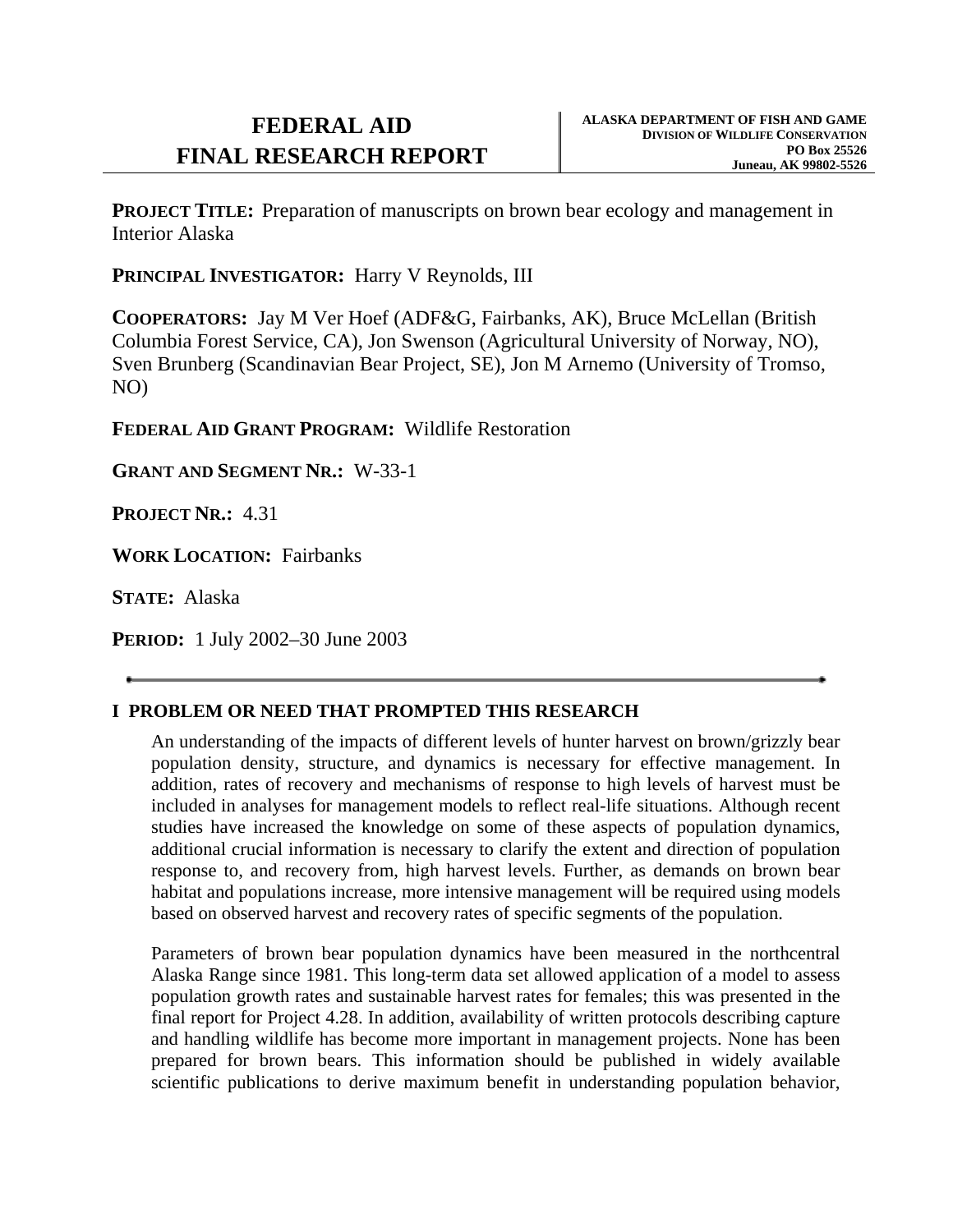improve brown bear management in Alaska and elsewhere, and encourage the adoption of safe and humane procedures for capture,

#### **II REVIEW OF PRIOR RESEARCH AND STUDIES IN PROGRESS ON THE PROBLEM OR NEED**

Research has been conducted on population characteristics of brown bears in the northcentral Alaska Range since 1981. This long-term study was designed as a 3-part effort. Initial efforts determined baseline population measures under a regime of moderate harvest. In the second phase, harvest was increased to 11% and the population was allowed to decline. In the final phase, seasons were restricted to allow population recovery. Following the last phase, a model was selected to describe population dynamics and sustainable yield of females. Although that effort is complete, it has not been prepared for publication in a scientific journal.

Over 1500 captures of brown bears have been completed in this study and others in northern Alaska, and no capture mortalities have occurred in over 500 captures made since 1986. Experience gained during these captures should be made available for future projects.

#### **III APPROACHES USED AND FINDINGS RELATED TO THE OBJECTIVES AND TO PROBLEM OR NEED**

OBJECTIVE 1: Prepare a scientific manuscript on population dynamics of a harvested brown bear population and sustainable mortality rates of females. Included under section V.

OBJECTIVE 2: Prepare a scientific manuscript on protocols and methods designed to ensure safe and humane capture of brown bears. Included under section VII.

#### **IV MANAGEMENT IMPLICATIONS**

Results of this project will provide improved documentation and broad distribution of a female-based harvest approach for brown bear management. Availability of a protocol proven to minimize capture mortality of brown bears will improve management capability and increase public acceptance of capture procedures.

#### **V SUMMARY OF WORK COMPLETED ON JOBS IDENTIFIED IN ANNUAL PLAN FOR LAST SEGMENT PERIOD ONLY**

JOB 1: Prepare a manuscript on calculation of sustainable harvest rates of female brown bears in northcentral Alaska.

Data collected on grizzly bears in the northcentral Alaska Range during 1981–2001 were collated and analyzed to provide input parameters for application of a Lotka–Euler model to determine sustained yield for females. Using this model, estimated sustainable yield in this population was estimated considering natural mortality alone, and total observed mortality which includes both natural and human-caused mortality. Human-related mortality included deaths from hunting in which hunters reported their kills, wounding losses, defense of life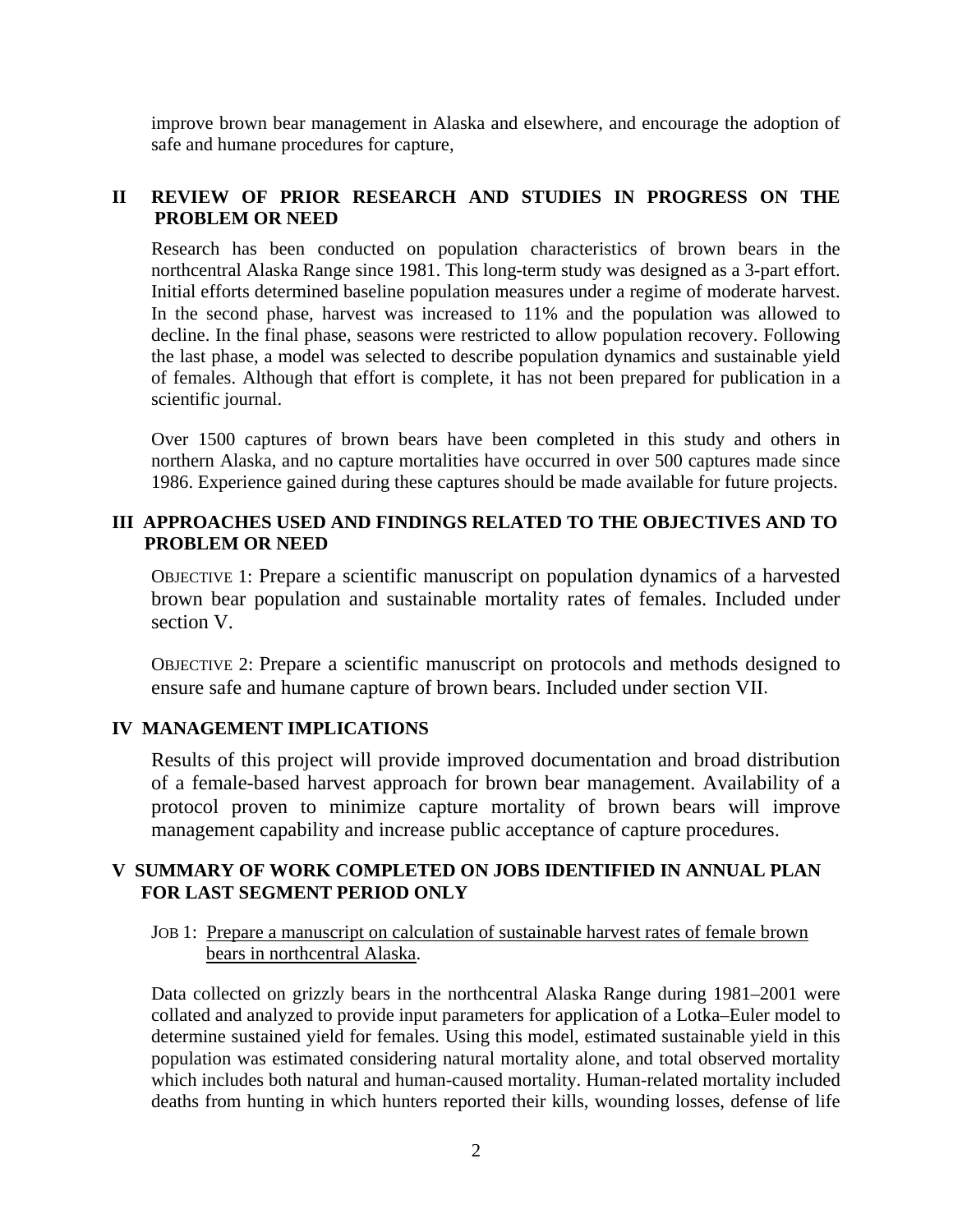or property kills, illegal kills, presumed deaths of cubs or yearlings following the mother's human-caused death, and capture-related deaths.

Based on staggered-entries of this data (Pollock et al. 1989), Kaplan–Meier calculation of survival to mean age at first parturition, accounting only for natural mortality, was 0.61 (95% CI =  $0.50-0.73$ ). In comparison, Kaplan–Meier calculation of survival to mean age at first parturition, when both natural and human-related causes of mortality were considered, was 0.36 (95% CI =  $0.23-0.48$ ).

Yield for all females, based on natural mortality rates only, was estimated at 9.4%, with  $\lambda$ (population rate of growth) =  $1.1037$  (95% CI =  $1.0367-1.1613$ ). In comparison, mean annual yield for all females when all sources of mortality were included was 1.4%, with  $\lambda =$ 1.0143 (95% CI =  $0.9221-1.0952$ ). In comparison, using the same approach for a grizzly bear population in British Columbia and Montana, Hovey and McLellan (1996) calculated that  $\lambda = 1.085$  (95% CI = 1.032–1.136). Other models, based on hunter harvest or cautionary input parameters, estimated lower sustained yields of 4.6–7.0% (Miller 1988; Eberhardt et al. 1994; Swenson et al. 1994). Because the model we used appeared relatively unresponsive to substantive changes in model parameters, the yield estimate was high compared to most other studies, and the potential consequences to management of overharvest if the estimate was biased high, an alternative approach was also modeled.

The alternative approach is based on applying survival probabilities for various age classes of females to calculate the rates of female replacement in the population. Survival probabilities of females were calculated for age class and familial and reproductive status (offspring with mother, nonbreeding females of ages 4–7, breeding females, nonbreeding females, females with offspring, females whose litters died, etc.). Based on these inputs, inputs of population parameters previously calculated and assuming a stable age distribution, the model provided a tentative yield of 6.63%, substantially lower than the 9.4% calculated using the Lotka–Euler approach. Based on these differences, Dr. Jay Ver Hoef, ADF&G biometrician, recommends that consultation with a University of Alaska Fairbanks specialist about this technique should occur prior to publishing this work. Initial arrangements for the consultation have been made, but are not yet complete at the time of this report.

This job has been completed. (See Section VII, Publications.) Submitted manuscript entitled "Procedures for maximizing safe and humane capture of brown bears" to the professional journal *Ursus*.

#### **VI ADDITIONAL FEDERAL AID-FUNDED WORK NOT DESCRIBED ABOVE THAT WAS ACCOMPLISHED ON THIS PROJECT DURING THE LAST SEGMENT PERIOD, IF NOT REPORTED PREVIOUSLY**

None.

JOB 2: Prepare a manuscript describing procedures for maximizing safe and humane capture of brown bears.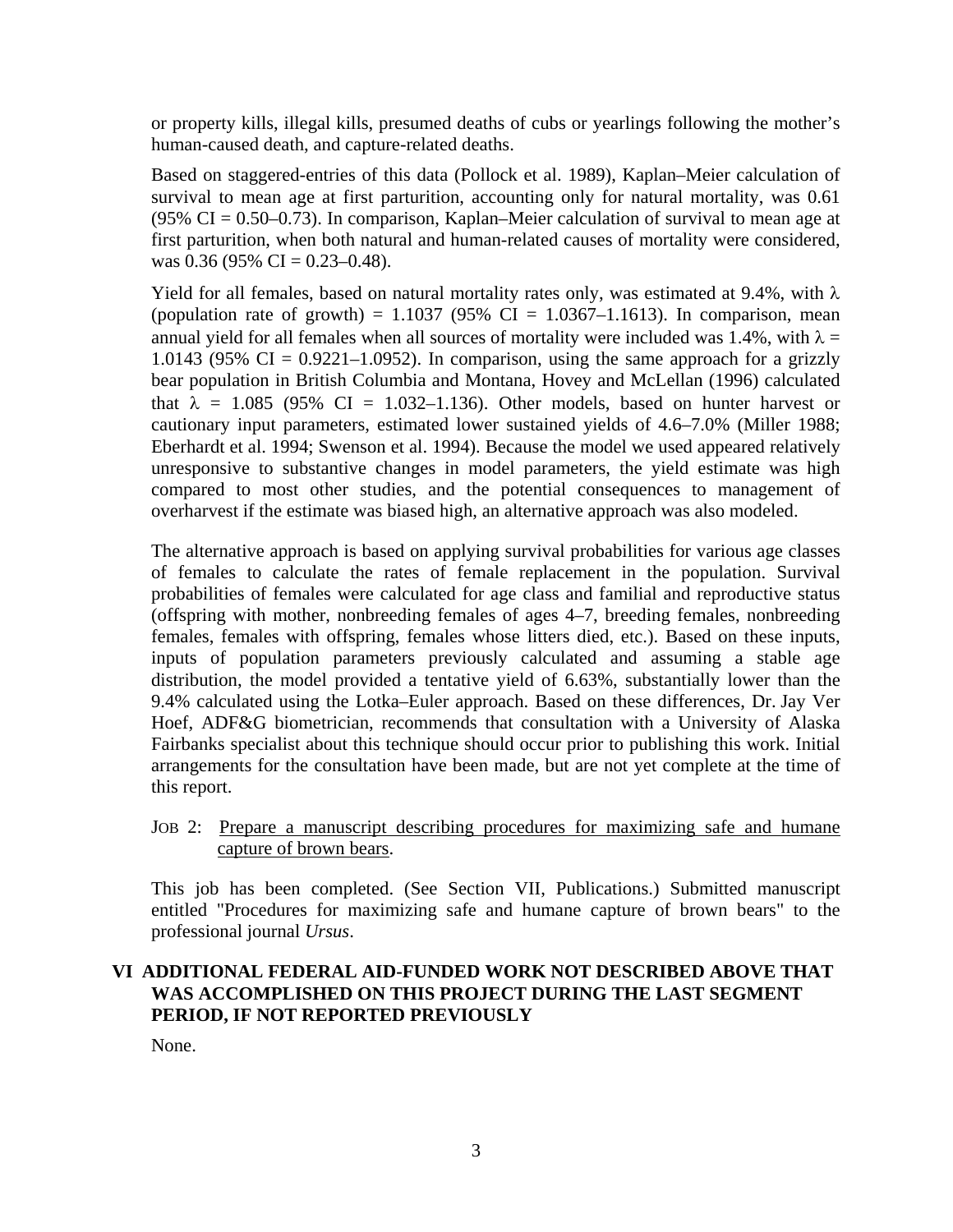#### **VII PUBLICATIONS**

#### **PROCEDURES FOR MAXIMIZING SAFE AND HUMANE CAPTURE OF BROWN BEARS**

REYNOLDS HV, J SWENSON, B MCLELLAN, S BRUNBERG, AND JM ARNEMO. Submitted. *Ursus* 15:000–000

*Abstract:* Based on our experience of capturing 2792 brown bears (*Ursus arctos*) using helicopters, traps, or snares during 1973–2003, we provide protocols that have proven effective for capture and successful for minimizing risk of mortality to bears in Alaska, British Columbia, and Sweden. We compare efficacy, advantages, disadvantages and differences in handling characteristics of various immobilizing drugs and dosages. Based on its short induction time, relatively quick recovery time, wide latitude of safe doses for bears, and lack of drug-related mortalities, tiletamine HCl/zolazepam HCl, alone or with medetomidine HCl, was the most effective and safe immobilizing drug we used. In contrast, use of etorphine resulted in the highest rate of drug-related mortalities ( $P = 0.00695$ , 5 df) and we recommend against its use on brown bears. We discuss methods for effective and safe capture of brown bears, fitting radio collars, maintaining bears' well-being, and minimizing stress and non-drug related mortalities.

*Key words*: brown bear, capture mortalities, capture protocol, drugs, helicopter, immobilization, snares, traps, *Ursus arctos*

*Ursus* 15:000–000

#### **VIII RESEARCH EVALUATION AND RECOMMENDATIONS**

A manuscript describing various approaches to calculation of sustained yield models for grizzly bears should be completed soon and is crucial to effective management in Alaska. This information will be especially applicable to population management in locations where predation by bears on ungulates is important to predator–prey management.

Monitoring of population parameters and tracking of presence of adult females as an indicator of population recovery have been minimal during this report period. A final assessment of changes in these data and how female harvest has varied should prove valuable in management of bear populations throughout Interior Alaska. Survival data on 2 to 5-year-old females may be biased and driving the model we applied to its apparent high yield estimate. If the study is continued, monitoring of these cohorts should be a priority. Alternately, if further investigation shows that the survival data for these cohorts is accurate, and more appropriate models substantiate sustainable yield we calculated, then many bear populations in Alaska could be subjected to higher mortality rates than are presently allowed with minimal effect.

Most predator–prey studies in Alaska have focused on reduction in ungulate calf and adult numbers as a result of wolf and bear kills. Ongoing studies of ungulate production and survival are presently taking place in and adjacent to study area for this grizzly bear project. Although kill rates by wolves and effects of ungulate availability on pack dynamics have been addressed, similar information is not available for grizzlies. Additional research to address the issues of individual predation rates by bears and how availability of prey affects